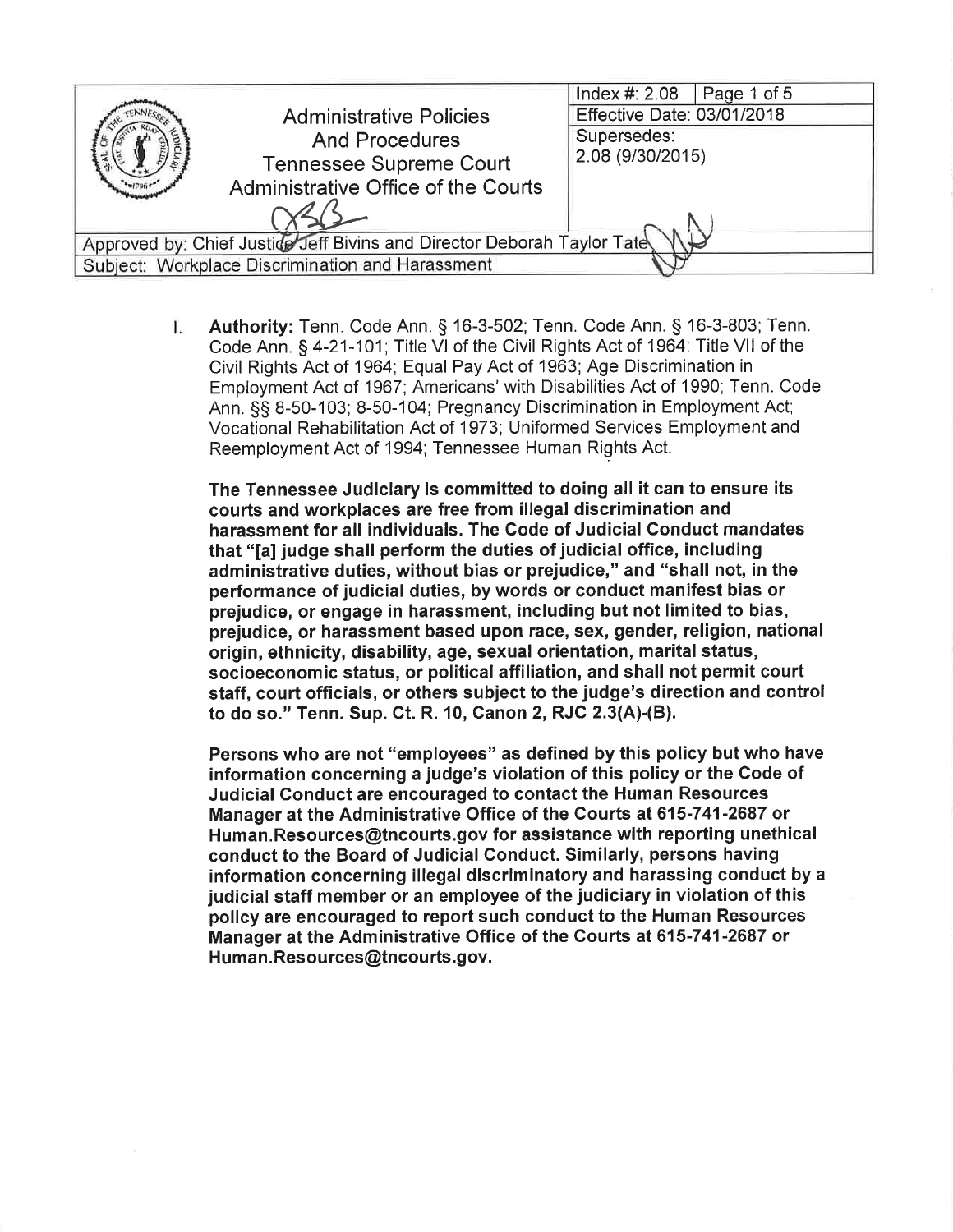## $\Pi$ . **Definitions:**

A. "Workplace Discrimination and Harassment" is unequal and unlawful treatment of an individual on the basis of a person's race, color, national origin, age (40 years of age and over), sex, pregnancy, religion, creed, disability, veteran's status, or any other category protected by state and/or federal civil rights laws. It prohibits any unwelcome conduct, or electronic communication that discriminates against a person because of that person's race, color, national origin, age (40 years of age and over), sex, pregnancy, religion, creed, disability, or veteran's status, or any other category protected by state and/or federal civil rights laws.

The following non-exhaustive list includes examples of workplace discrimination and harassment that violate this policy:

- Undermining a person's authority or work performance because of the  $\blacksquare$ person's protected characteristics;
- Using stereotypes or assumptions to guide decision-making about a person's career;
- Making unwelcome advances such as unwelcome touching or neartouching, making sexual innuendos, making personal inquiries, persistent unwanted courting, and sexist put-downs;
- Making slurs or jokes about a class of persons, such as disabled persons or a racial group;
- Sending or distributing via electronic means derogatory, demeaning, suggestive or threatening epithets, slurs, jokes, or remarks to a person or persons or a particular person or that promote stereotypes of a class of persons:
- Displaying explicit or offensive calendars, posters, pictures, drawings Ä or cartoons that are sexually suggestive or that disparage a class of persons or a particular person; or
- Derogatory remarks about a person's national origin, race, language, or accent.
- B. "Hostile Work Environment" is an environment that a reasonable person and the person who is the subject of the harassment would consider hostile or abusive. A hostile work environment is determined by a totality of the circumstances including, but not limited to: (1) the frequency of the alleged harassing conduct; (2) the severity of the alleged harassing conduct; (3) whether the alleged harassing conduct was physically threatening or humiliating; and (4) whether the alleged harassing conduct has the purpose or effect of unreasonably interfering with an employee's work performance or creating an intimidating, hostile, or offensive environment.
- C. "Sexual Harassment" is any unwelcome sexual advance, request for favors, and other verbal, written, or physical conduct of a sexual nature by a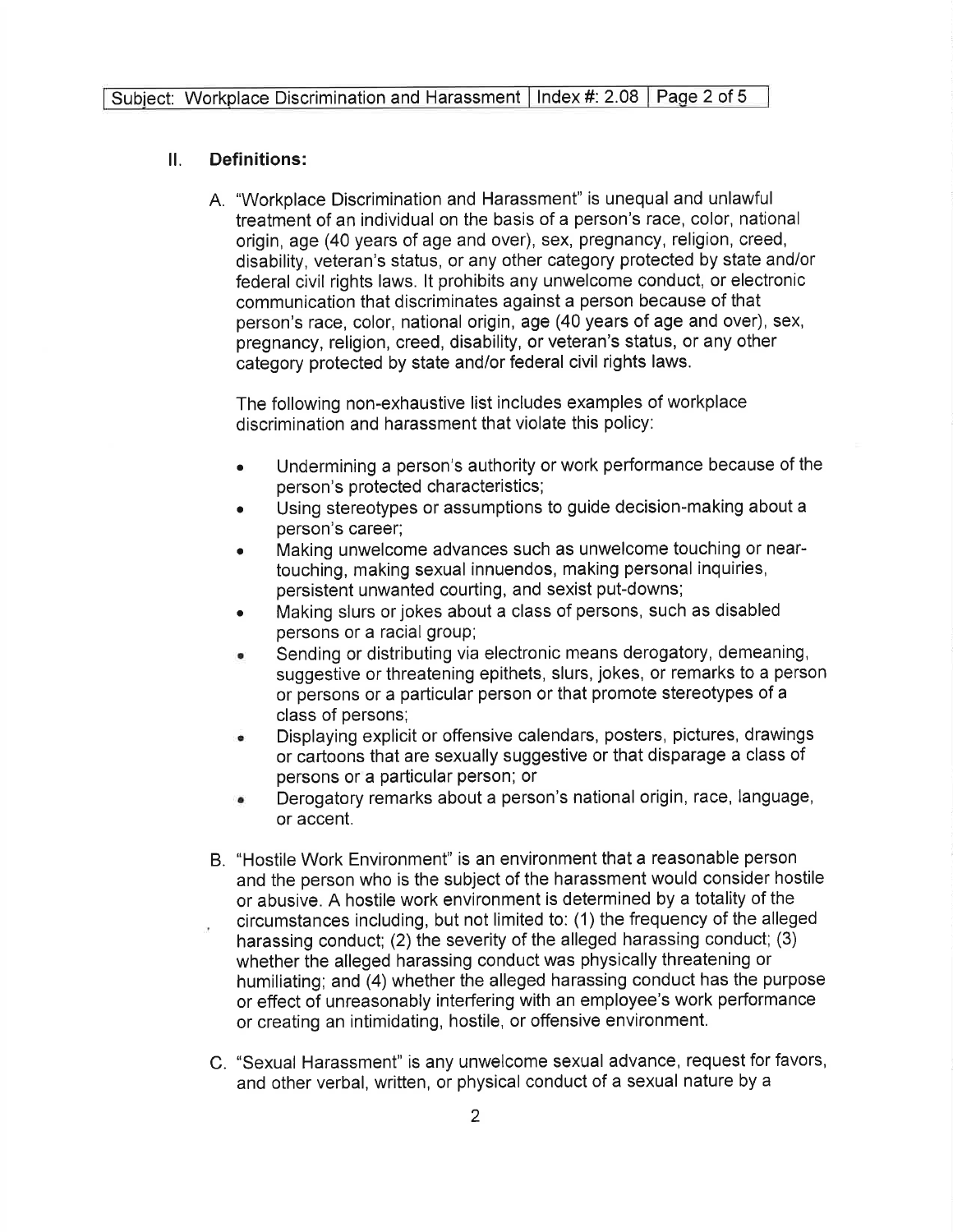manager, supervisor, colleague, or co-worker, including interns or volunteers. Managerial harassment occurs when a manager or a supervisor gives or withholds a work-related benefit in exchange for sexual favors from the victim or takes an adverse action against an employee for refusing a request for sexual favors. Threatening to take such actions may also be a violation of this policy. Certain actions may also create a hostile work environment as defined in the immediately preceding paragraph.

- D. "Retaliation" occurs when any adverse action is taken against an individual or individuals for exercising rights under this policy.
- E. "Employee" is any person who works for the Administrative Office of the Courts ("AOC"), Appellate Court Clerk's Office, Board of Law Examiners ("BLE"), Board of Professional Responsibility ("BPR"), Commission on Continuing Legal Education and Specialization ("CLE"), or Tennessee Lawyer Assistance Program ("TLAP") in a full-time or part-time status.
- F. "Judge" is any state judge or justice who serves in a full-time or part-time status, including senior, special, and retired judges who are designated by the Chief Justice or as otherwise provided by law.
- G. "Judicial Staff" is any person who works for a state judge in a full-time or part-time status.
- III. **Purpose:** To ensure a work environment free of discrimination and harassment of any individual because of that person's race, color, national origin, age (40 years of age and over), sex, pregnancy, religion, creed, disability, veteran's status or any other category protected by state and/or federal civil rights laws.

## IV. **Application:**

- A. This policy shall apply be applied consistently throughout the divisions of the AOC, Appellate Court Clerk's Office, BLE, BPR, CLE, TLAP and to all employees. All employees shall receive mandatory annual training related to this policy.
- B. This policy shall be applied consistently among the judges and their judicial staff. All judges and judicial staff shall annually review this policy and shall provide to the AOC a signed acknowledgment form affirming that they have reviewed and understand this policy. If any judge or judicial staff requires additional information or assistance concerning this policy, it can be obtained by contacting the AOC human resources manager. Judges should also regularly familiarize themselves with the Code of Judicial Conduct's requirements related to preventing bias, prejudice, and harassment.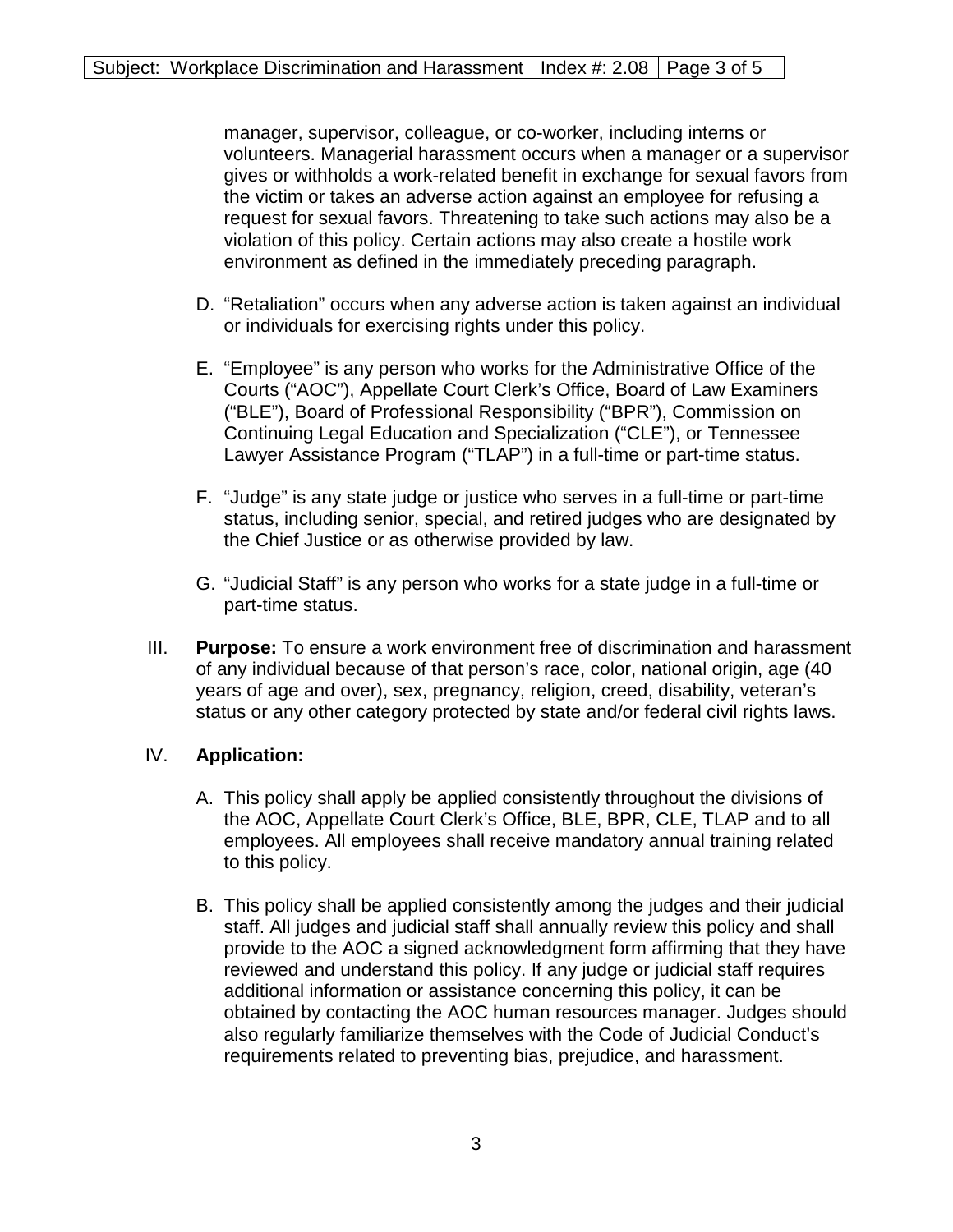- $V_{\star}$ **Policy:** It is the policy of the state judiciary to provide an environment free of unlawful discrimination, harassment, or retaliation of any employee, judge, or judicial staff because of that person's race, color, national origin, age (40 years of age and over), sex, pregnancy, religion, creed, disability, or veteran's status, or any other category protected by state and/or federal civil rights laws. Employees or judicial staff engaged in any form of unlawful harassment are subject to appropriate corrective action, including termination. Judges engaged in any form of unlawful harassment are subject to discipline and possible legislative impeachment as provided by law. The fact that an alleged offender meant no harm or was teasing will not excuse conduct that violates this policy.
- $\mathbb{U}$ Reporting Incidents of Discrimination, Harassment or Retaliation: If an employee, judge, or judicial staff member believes they have been subjected to discriminatory, harassing, or retaliatory conduct that violates this policy. the person is encouraged to report the incident as soon as possible after the event occurs.

If an individual believes they have been subjected to retaliation for engaging in protected conduct under this policy, they are encouraged to report those incidents as soon as reasonably possible after the event occurs.

Employees and judicial staff may file a complaint with the AOC director, AOC human resources manager, or immediate supervisor. Under no circumstances is the person alleging the workplace discrimination, harassment, or retaliation required to file a complaint with the alleged harasser. Judges may file a complaint with the AOC director, AOC human resources manager, or the Chief Justice.

Individuals who wish to file a complaint are encouraged to submit the complaint in writing and to include a description of the incident(s), as well as the date(s), time(s), place(s), and the name(s) of any witnesses. Although not required to report a complaint, a complaint form is provided within this policy.

 $VII_{\infty}$ Investigating and Resolving Complaints: The AOC human resources manager will review all complaints and speak with the complainant to determine if conduct falls within the terms of the policy. If necessary, protective measures will be taken for the safety of the parties and any other impacted employees, judges, or judicial staff.

Any individual who provides information related to complaints will be protected against retaliation.

All complaints falling within the terms of this policy will be addressed on a caseby-case basis and will receive a thorough, neutral, and timely investigation by the AOC human resources manager or other designated investigator that the